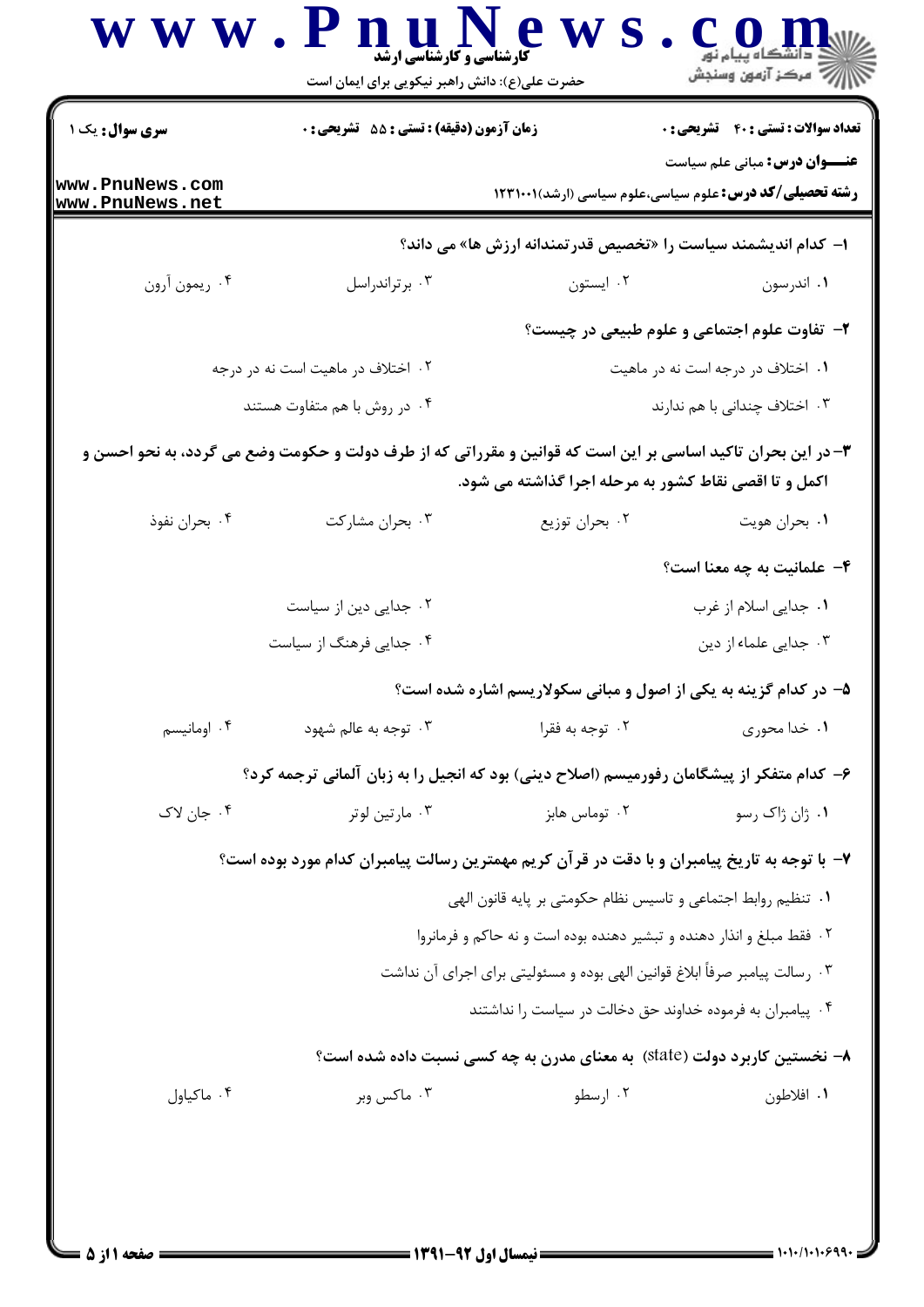|                                    | www.PnuNews<br><b>کارشناسی و کارشناسی ارشد</b><br>حضرت علی(ع): دانش راهبر نیکویی برای ایمان است                     |                                                                | ⊠ دانشڪاه پيام نور<br> ∛  مرکز آزمون وسنڊش                                           |
|------------------------------------|---------------------------------------------------------------------------------------------------------------------|----------------------------------------------------------------|--------------------------------------------------------------------------------------|
| <b>سری سوال : ۱ یک</b>             | زمان آزمون (دقیقه) : تستی : 55 تشریحی : 0                                                                           |                                                                | <b>تعداد سوالات : تستي : 40 ٪ تشريحي : 0</b><br><b>عنـــوان درس:</b> مبانی علم سیاست |
| www.PnuNews.com<br>www.PnuNews.net |                                                                                                                     |                                                                | <b>رشته تحصیلی/کد درس:</b> علوم سیاسی،علوم سیاسی (ارشد)۱۲۳۱۰۰۱                       |
|                                    | ۹- در کدام یک از نظریه های زیر ، فرمان فرمانروا قانون تلقی شده و سرپیچی از فرمان وی، مخالفت با اراده الهی دانسته می |                                                                | شود؟                                                                                 |
|                                    | ۰۲ نظریه پدر سالار                                                                                                  |                                                                | ٠١ نظريه قرارداد اجتماعي                                                             |
|                                    | ۰۴ نظریه خاستگاه الهی                                                                                               |                                                                | ۰۳ نظریه طبیعی ارسطو                                                                 |
|                                    |                                                                                                                     |                                                                | ۱۰– کدام اندیشمند طرفدار نظریه قرارداد اجتماعی دولت می باشد؟                         |
| ۰۴ افلاطون                         | ۰۳ بوسوئه                                                                                                           | ۰۲ روسو                                                        | ۰۱ ارسطو                                                                             |
|                                    |                                                                                                                     |                                                                | 11- کدام یک از موارد زیر از ویژگیهای دولت در مقابل حکومت می باشد؟                    |
|                                    | ۰۲ تغيير پذير بودن دولت                                                                                             |                                                                | ۰۱ مشخص و واقعی بودن دولت                                                            |
|                                    | ۰۴ بخشی از مردم در دولت شرکت دارند                                                                                  |                                                                | ۰۳ انتزاعی بودن دولت                                                                 |
|                                    |                                                                                                                     |                                                                | 1۲- چه موقع نظام ریاستی می باشد؟                                                     |
|                                    |                                                                                                                     | ۰۱ رئیس جمهور و وزیران در برابر قوه مقننه مسئولیت نداشته باشند |                                                                                      |
|                                    |                                                                                                                     | ۰۲ رئیس قوه مجریه و وزیران با رای اعتماد قوه مقننه انتخاب شوند |                                                                                      |
|                                    |                                                                                                                     |                                                                | ۰۳ تفکیک نسبی قوه وجود داشته باشد                                                    |
|                                    |                                                                                                                     |                                                                | ۰۴ نظام دو رئیسی باشد                                                                |
|                                    |                                                                                                                     |                                                                | ۱۳- نظام کدام کشور جزء حکومت های فدرال می باشد؟                                      |
| ۰۴ استرالیا                        | ۰۳ بلژیک                                                                                                            | ۰۲ فرانسه                                                      | ۰۱ انگلیس                                                                            |
|                                    |                                                                                                                     |                                                                | ۱۴– کدام گزینه از ویژگیهای حاکمیت می باشد؟                                           |
| ۰۴ انحصاری بودن                    | ۰۳ محدود بودن                                                                                                       | ٠٢ تقسيم پذير بودن                                             | ۰۱ تغییر پذیر بودن                                                                   |
|                                    |                                                                                                                     |                                                                | ۱۵– این مفهوم مبتنی بر باور است و از مردم اطاعت می طلبد؟                             |
| ۰۴ نفوذ                            | ۰۳ مشروعیت                                                                                                          | ۰۲ زور $\cdot$                                                 | ۰۱ قدرت                                                                              |
|                                    |                                                                                                                     |                                                                | ۱۶– اقتدار کاریزمایی ناشی از کدام ویژگی است؟                                         |
| ۰۴ شخصی                            | ۰۳ علمی $\cdot$                                                                                                     | ۰۲ موقعیت                                                      | ۱. مذهبی                                                                             |
|                                    |                                                                                                                     |                                                                | ۱۷- چه کسی در نظریه خود سخن از پایان تاریخ می کند؟                                   |
| ۰۴ دانيل بل                        | ۰۳ مک لوهان                                                                                                         | ۰۲ دوتراسی                                                     | ۰۱ فوکویاما                                                                          |
|                                    |                                                                                                                     |                                                                |                                                                                      |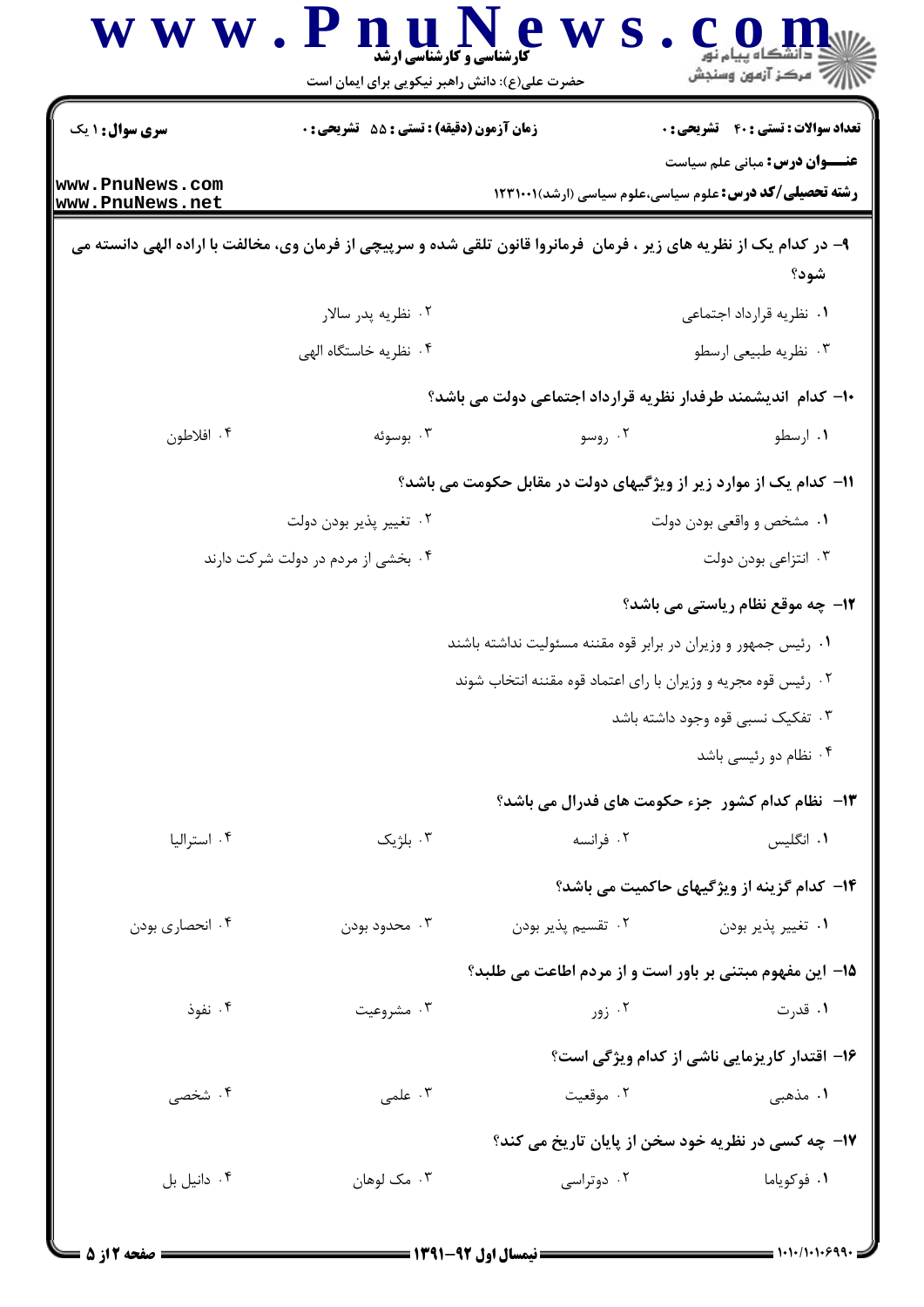| <b>سری سوال : ۱ یک</b>             | <b>زمان آزمون (دقیقه) : تستی : 55 تشریحی : 0</b> |                                                                                                                                                                      | <b>تعداد سوالات : تستي : 40 - تشريحي : 0</b>                                                           |
|------------------------------------|--------------------------------------------------|----------------------------------------------------------------------------------------------------------------------------------------------------------------------|--------------------------------------------------------------------------------------------------------|
| www.PnuNews.com<br>www.PnuNews.net |                                                  |                                                                                                                                                                      | <b>عنـــوان درس:</b> مبانی علم سیاست<br><b>رشته تحصیلی/کد درس:</b> علوم سیاسی،علوم سیاسی (ارشد)۱۲۳۱۰۰۱ |
|                                    |                                                  |                                                                                                                                                                      | ۱۸– کدام مورد از اصول ایدئولوژی محافظه کاری می باشد؟                                                   |
| ۰۴ نگرش پدرسالارانه                | ۰۳ نگرش دموکراتیک                                | ۰۲ برابري طبيعي انسانها                                                                                                                                              | ۰۱ عقل گرايي                                                                                           |
|                                    |                                                  | ۱۹- کدام جنبش عمدتاً تمرکز خود را بر تحدید نابرابری های جنسیتی و پیشبرد حقوق، علایق و مسائل زنان می داند؟                                                            |                                                                                                        |
| ۰۴ محافظه کاری                     | ۰۳ سوسیالیسم                                     | ۰۲ فمینیسم                                                                                                                                                           | ۰۱ فاشیسم                                                                                              |
|                                    |                                                  | ۲۰– کدام متفکر مفهوم توسعه سیاسی را بر اساس میزان صنعتی شدن ، تحریک وتجهیز اجتماعی، رشد اقتصادی و مشارکت                                                             | سیاسی ارزیابی می کند؟                                                                                  |
| ۰۴ رونالد چيلکوت                   | ۰۳ هانتينگتون                                    | ٠٢ گابريل آلموند                                                                                                                                                     | ۰۱ لوسین پای                                                                                           |
|                                    |                                                  | 21- «فرایند مستمر یادگیری است که به موجب آن افراد ضمن آشنا شدن با نظام سیاسی از طریق کسب اطلاعات و تجربیات به<br>وظایف و حقوق شان پی می برند»، تعریف کدام مفهوم است؟ |                                                                                                        |
| ۰۴ تحولات فردي                     | ۰۳ نوسازی سیاسی                                  | ۰۲ جامعه پذیری سیاسی                                                                                                                                                 | ۰۱ توسعه سیاسی                                                                                         |
|                                    |                                                  |                                                                                                                                                                      | <b>۲۲</b> – کدام مورد از عناصر بنیادین دولت می باشد؟                                                   |
| ۰۴ تولید ناخالص داخلی              | ۰۳ توپوگرافي                                     | ۰۲ موقعیت                                                                                                                                                            | ۰۱ جمعیت                                                                                               |
|                                    |                                                  |                                                                                                                                                                      | ٢٣- كدام واژه توسط ژان بدن وارد علوم سياسي شد؟                                                         |
| ۰۴ دولت                            | ۰۳ مشروعیت                                       | ۰۲ حاکمیت                                                                                                                                                            | ۰۱ ايدئولوژي                                                                                           |
|                                    |                                                  |                                                                                                                                                                      | ۲۴- از نظر ارسطو شکلهای منحرف دولت عبارتند از:                                                         |
|                                    | ۰۲ اولیگارشی، تیرانی، دموکراسی                   |                                                                                                                                                                      | ٠١ آريستوكراسى، تيرانى، دموكراسى                                                                       |
|                                    | ۰۴ دموکراسی، آریستو کراسی، پولیتی                |                                                                                                                                                                      | ۰۳ آریستوکراسی، پادشاهی، پولیتی                                                                        |
|                                    |                                                  | ۲۵– کدام نظریه پرداز در ذیل نظریه ارگانیک دولت قرار می گیرد؟                                                                                                         |                                                                                                        |
| ۰۴ گرسیوس                          | ۰۳ ماکیاول                                       | ۰۲ هابز                                                                                                                                                              | ۰۱ هگل                                                                                                 |
|                                    |                                                  |                                                                                                                                                                      | ۲۶- کدام متفکر طرفدار نظریه الهی دولت می باشد؟                                                         |
| ۰۴ ابن سينا                        | ۰۳ روسو                                          | ۰۲ لاک                                                                                                                                                               | ۰۱ هابز                                                                                                |
|                                    |                                                  | ۲۷- این وجه از دولت به معنی تحمیل اراده حکومت بر مخالفین از طریق کاربرد ابزارهای مادی و آشکار است؟                                                                   |                                                                                                        |
|                                    |                                                  | ۰۲ وجه خصوصی                                                                                                                                                         | ۰۱ وجه ايدئولوژيک                                                                                      |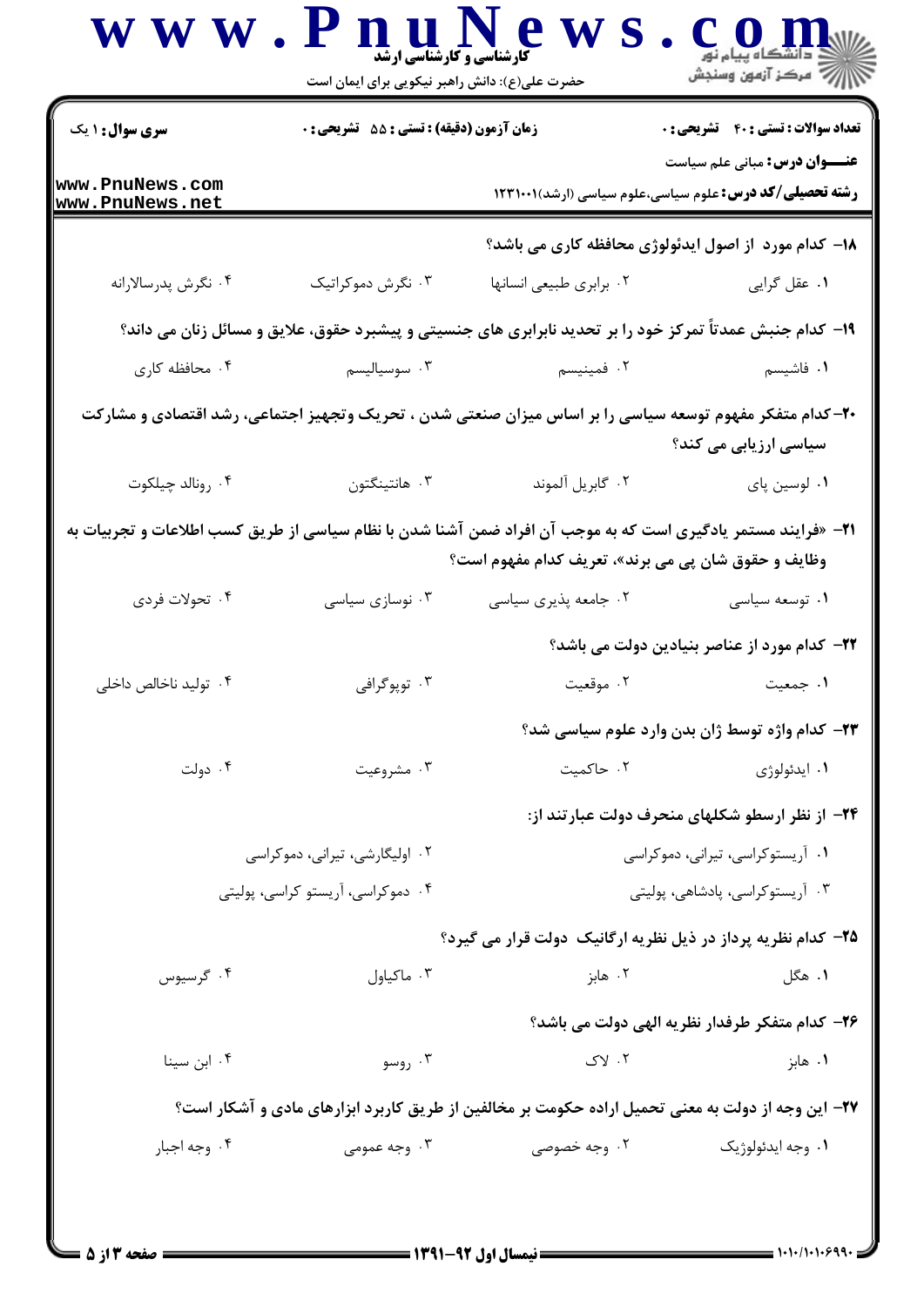| <b>سری سوال :</b> ۱ یک             | زمان آزمون (دقیقه) : تستی : 55 آتشریحی : 0                                                                   |                                                                            | <b>تعداد سوالات : تستی : 40 - تشریحی : 0</b>                                                           |
|------------------------------------|--------------------------------------------------------------------------------------------------------------|----------------------------------------------------------------------------|--------------------------------------------------------------------------------------------------------|
| www.PnuNews.com<br>www.PnuNews.net |                                                                                                              |                                                                            | <b>عنـــوان درس:</b> مبانی علم سیاست<br><b>رشته تحصیلی/کد درس:</b> علوم سیاسی،علوم سیاسی (ارشد)۱۲۳۱۰۰۱ |
|                                    | ۲۸– کدام اندیشمند کارویژه ایدئو لوژی را مخدوش سازی اجتناب ناپذیر اندیشه به وسیله طبقه حاکمه برای حفظ قدرت    |                                                                            |                                                                                                        |
|                                    |                                                                                                              |                                                                            | خویش، تعریف می کند؟                                                                                    |
| ۰۴ گائتانو موسکا                   | ۰۳ توماس هابز                                                                                                | ۰۲ ماکس وبر                                                                | ٠١ كارل مانهايم                                                                                        |
|                                    | ۲۹- کدام رهیافت معتقد به وحدت روش علوم تجربی و علوم انسانی است و روش هر دو را مشابه می داند؟                 |                                                                            |                                                                                                        |
| ۰۴ رهيافت نهادي                    | ۰۳ رهيافت پوزيتويست                                                                                          | ۰۲ رهيافت هنجاري                                                           | ٠١ رهيافت تفسيري                                                                                       |
|                                    |                                                                                                              |                                                                            | ۳۰- کدام گزینه از مفروضه های رهیافت انتخاب عقلایی محسوب می گردد؟                                       |
|                                    |                                                                                                              |                                                                            | ۰۱ اجتماع و جامعه واحد های اصلی تحلیل می باشند                                                         |
|                                    |                                                                                                              | ۰۲ افراد می کوشند فقط سود شخصی خود را به حداکثر برسانند                    |                                                                                                        |
|                                    |                                                                                                              | ۰۳ هر فرد می تواند در هر وضعیت معین چندین کنش را مناسب ترین در نظر بگیرند. |                                                                                                        |
|                                    |                                                                                                              |                                                                            | ۰۴ افراد دنبال اخلاق و منافع اجتماع خود هستند                                                          |
|                                    |                                                                                                              |                                                                            | <b>۳۱</b> - کدام مورد جزء اصول و مختصات پست مدرن می باشد؟                                              |
| ۰۴ شک اندیشی                       | ۰۳ معنا بخشي                                                                                                 | ۰۲ مطلق اندیشی                                                             | ٠١ پذيرش واقعيت                                                                                        |
|                                    |                                                                                                              |                                                                            | ۳۲- کدام اندیشمند از نظریه پردازان نخبه گرایی می باشد؟                                                 |
| ۰۴ پارسونز و ایستون                | ۰۳ منتسکیو و دورکیم                                                                                          | ۰۲ پارتو و موسکا                                                           | ۰۱ لاکلا و موفه                                                                                        |
|                                    |                                                                                                              |                                                                            | ٣٣- قانون آهنين اليگارشي متعلق به كدام انديشمند مي باشد؟                                               |
| ۰۴ بورنهام                         | ۰۳ میخلز                                                                                                     | ۰۲ پارتو                                                                   | ۰۱ رابرت دال                                                                                           |
|                                    | ۳۴- به وضعیتی از نظام چند حزبی اطلاق می شود که در آن برای مدتی یک حزب از سایر احزاب در کسب اکثریت آراء جلوتر |                                                                            | می افتد؟                                                                                               |
| ۰۴ نظام حزب مسلط                   | ۰۳ تک حزبی                                                                                                   | ۰۲ رقابتی                                                                  | ۰۱ دو حزبی                                                                                             |
|                                    |                                                                                                              |                                                                            | <b>۳۵</b> - رکن چهارم دموکراسی چیست؟                                                                   |
| ۰۴ احزاب                           | ۰۳ انتخابات                                                                                                  | ۰۲ تلويزيون                                                                | ۰۱ مطبوعات                                                                                             |
|                                    |                                                                                                              |                                                                            | ۳۶- کدام یک از موارد زیر از ویژگیهای علم می باشد؟                                                      |
| ۰۴ عدم تعهد                        | ۰۳ قابلیت آزمایش                                                                                             | ۰۲ انسجام منطقی                                                            | ۰۱ نهادمند شدن                                                                                         |